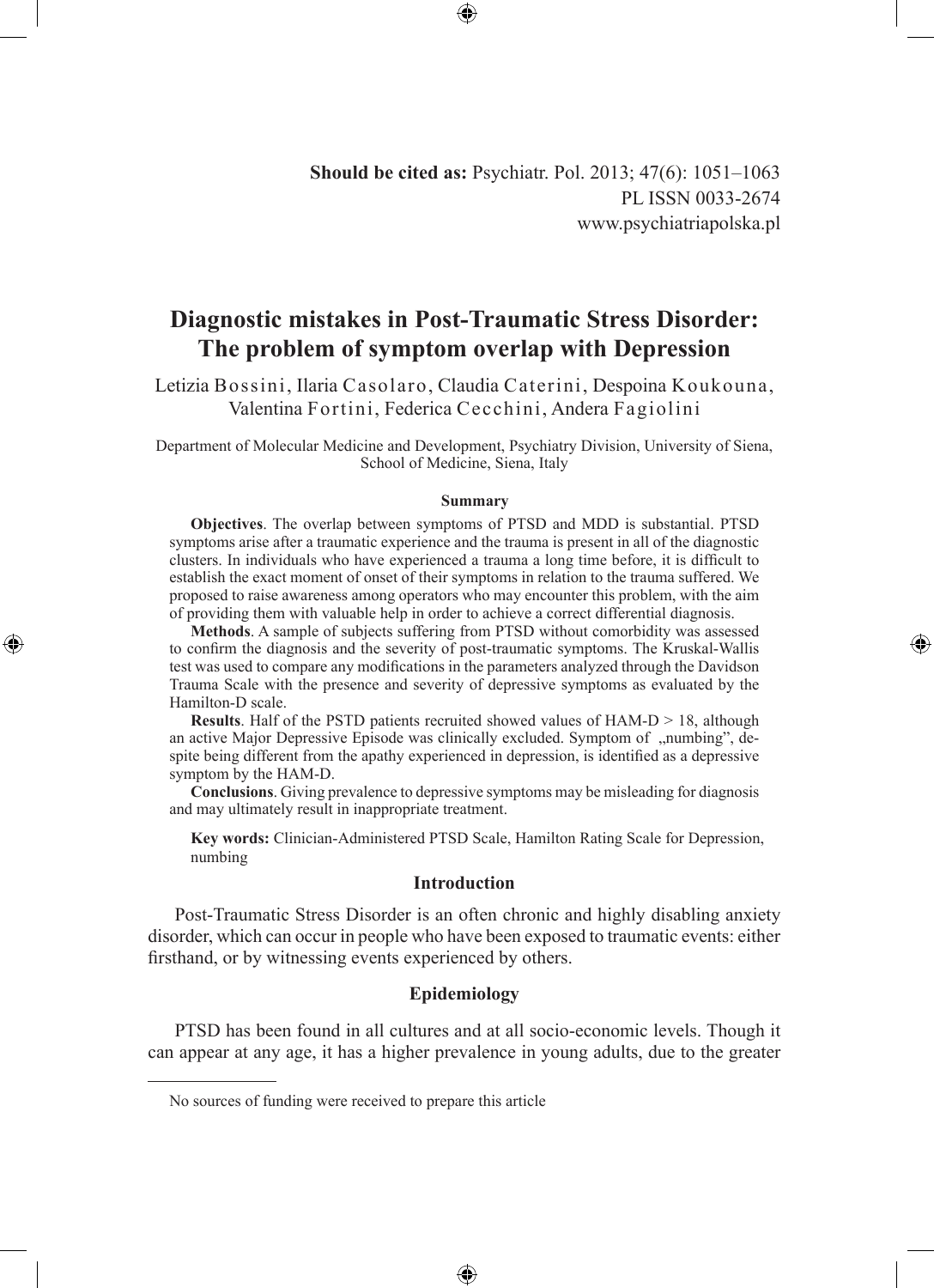1052 Letizia Bossini et al.

⊕

frequency of possible triggering events. A large body of literature documents the frequency of PTSD in victims of various types of traumatic experience. A review of the case studies currently available reveals that the prevalence of the disorder varies between 1% and 9% in the general population and may reach 50-70% in sub-groups of patients exposed to traumas of particular gravity [1-5], such as war, deportation, torture, assault or rape. The characteristics of traumatic events are closely related to the development of post-traumatic reactions: specifically, there seems to be a ..dosedependent" response, i.e. an increase in the severity of the trauma increases the chance of developing post-traumatic symptoms [6-9]. A relationship between the severity of the trauma and the development of chronic PTSD has also been documented [10-11].

The lifetime prevalence of PTSD is 3.6% among men and 9.6% among women [12]. The scientific literature shows that women are more predisposed to developing PTSD following exposure to trauma [13]. Other categories at risk are children and adolescents: 90% of child victims of sexual harassment, 77% of those exposed to a violent attack at school and 35% of those exposed to urban violence develop PTSD [14]. An epidemiological investigation to establish the true prevalence of the disorder in Italy has not yet been conducted, probably because PTSD is often not recognized as a mental disorder by either family doctors or the patients themselves, and is sometimes not even diagnosed by psychiatrists [2].

Some surveys have estimated the prevalence of PTSD to be even higher than that of depression and other anxiety disorders. Moreover, the epidemiological data on Post-Traumatic Stress Disorder significantly vary between the different areas of the world. This may be due to a greater number of traumatic events in certain Countries, but also and more likely to the lack of attention on their psychiatric consequences, leading to a failure to diagnose PTSD. The epidemiological data, along with the severity of symptoms and the chronic nature of the disorder, suggest the need for in-depth knowledge in order to avoid very frequent diagnostic errors, as well as non-specific and ineffective treatment [2].

◈

### **Diagnostic error**

The diagnosis of PTSD is frequently not taken into account by clinicians, who define patients' suffering as "depression", stopping at the mere evaluation of a few symptoms (in particular numbing) without regard for the patients' full clinical picture, which is, in fact, highly specific. We analysed the scientific literature available on PubMed concerning the problem of symptom overlap between PTSD and depression.

Many studies on the effects of exposure to traumatic events have found high levels of comorbidity between PTSD and Major Depressive Disorder [13, 15-19]. Indeed, the overlap between the symptoms of the two disorders is substantial. The clinical features of both include sleep disturbances, decreased concentration, avoidance and social withdrawal, loss of interest and pleasure in activities from which the subject drew satisfaction before the trauma, as well as a sense of isolation and detachment from others. A key to distinguishing the two disorders may be the fact that, in most cases, PTSD symptoms become evident immediately after a traumatic experience and

⊕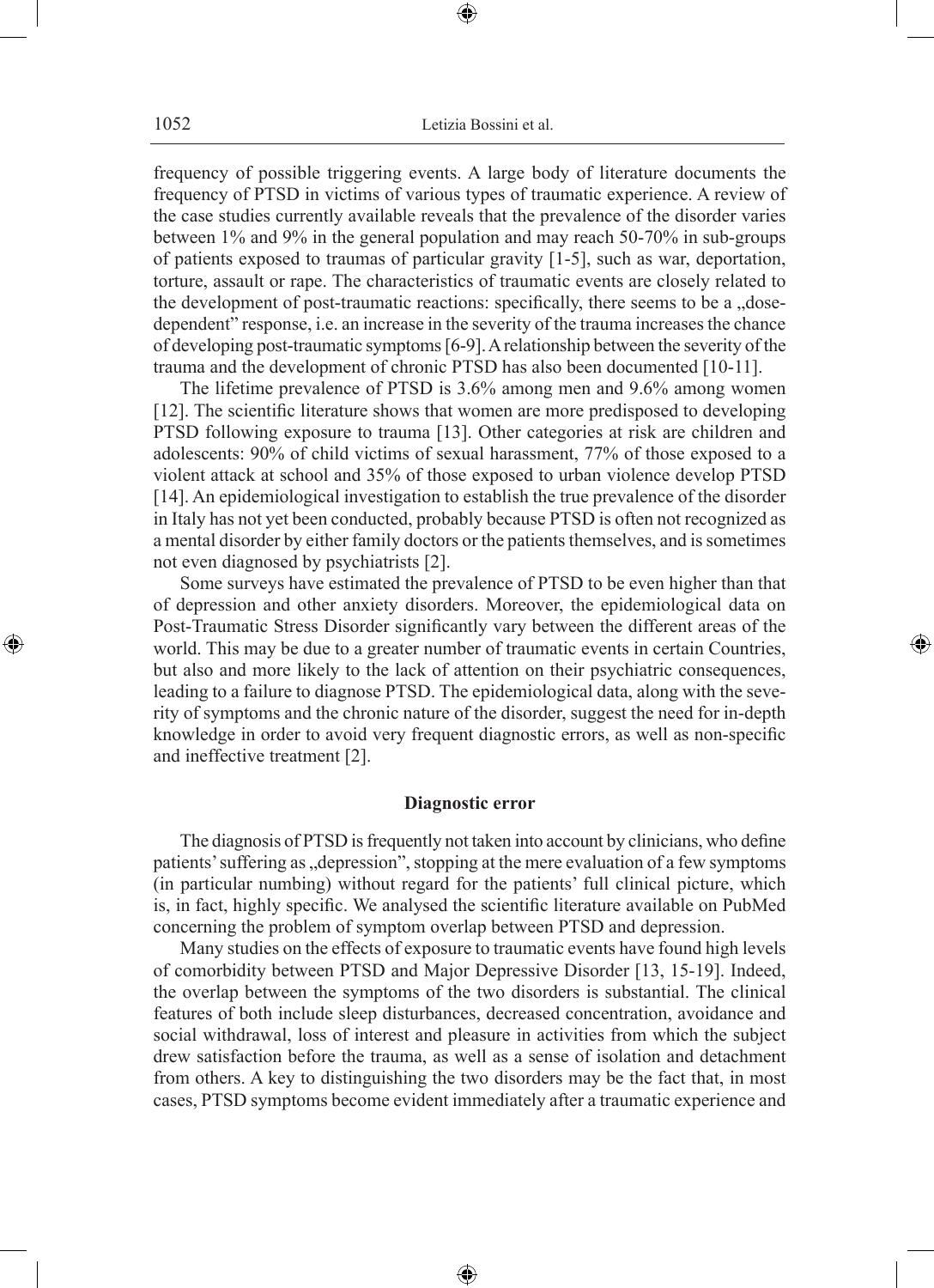⊕

the trauma is present in all of the diagnostic clusters (while in depression it only acts as a trigger for disease onset), although in individuals who have experienced trauma in childhood or multiple traumas, it is difficult to establish the exact moment of onset of their symptoms in relation to the trauma experienced [20].

With its inclusion in DSM-III [21], PTSD gained nosographic dignity in the form of a coherent profile of signs and symptoms, related to the traumatic event experienced; this distinct identity was also validated by many epidemiological studies. Beyond the presence of the trauma, the heterogeneity of the clinical presentation of PSTD is conditioned by the polythetic nature of its diagnostic criteria. It is evident how such a multitude of symptoms can be found to overlap with the diagnostic criteria of other psychiatric disorders, in particular of Major Depressive Disorder: these similarities hinder the recognition of various psychopathological principles, allowing the formulation of multiple diagnoses despite the presence of a trauma in the patient's history followed by the appearance of precise symptoms [22].

The relationship between PTSD and depression is particularly complex because of the many symptoms that overlap, rendering differential diagnosis very challenging. From an analysis of the literature, it appears that the problem of symptom overlap between PTSD and depression does not currently receive the attention it merits. The research largely focuses on the widespread phenomenon of comorbidity between the two disorders, while only a few studies have assessed the risk that symptom overlap may lead to diagnostic and therapeutic error. Key symptoms of depression include depressed mood and a loss of interest or pleasure. Patients may say they feel in a bad mood, helpless, or useless; depressed patients sometimes seem unaware of their depression and do not complain of an altered mood, even if they have become detached from family, friends and activities that previously interested them. Depression frequently involves sleep disturbances, particularly terminal insomnia (waking up early with an inability to get back to sleep), insomnia (waking up during the night and not being able to get back to sleep) and in some cases initial insomnia. In a study on the effects of traumatic experiences in a sample of young adults, Kessler et al. [13] found that many symptoms that meet DSM criteria C and D for PTSD overlap with symptoms of depression. Lastly, most of the studies on the subject show that the disorder most commonly associated with PTSD is Major Depressive Disorder. Four different hypotheses have been formulated to explain the high level of comorbidity between PTSD and MDD [18-20, 23-25]:

◈

- a. pre-existing psychiatric disorders may enhance vulnerability/render individuals vulnerable to PTSD;
- b. other mental disorders, including depression, can represent complications in PTSD;
- c. concomitant disturbances may be due to shared risk factors (e.g. trauma);
- d. comorbidity is the result of artefact measurements, in other words symptoms of PTSD artificially increase the possibility of other diagnoses, including that of MDD.

Yehuda et al. wondered whether comorbidity with PTSD is actually the result of an overlap of symptoms between diagnoses, not necessarily constituting two distinct

⊕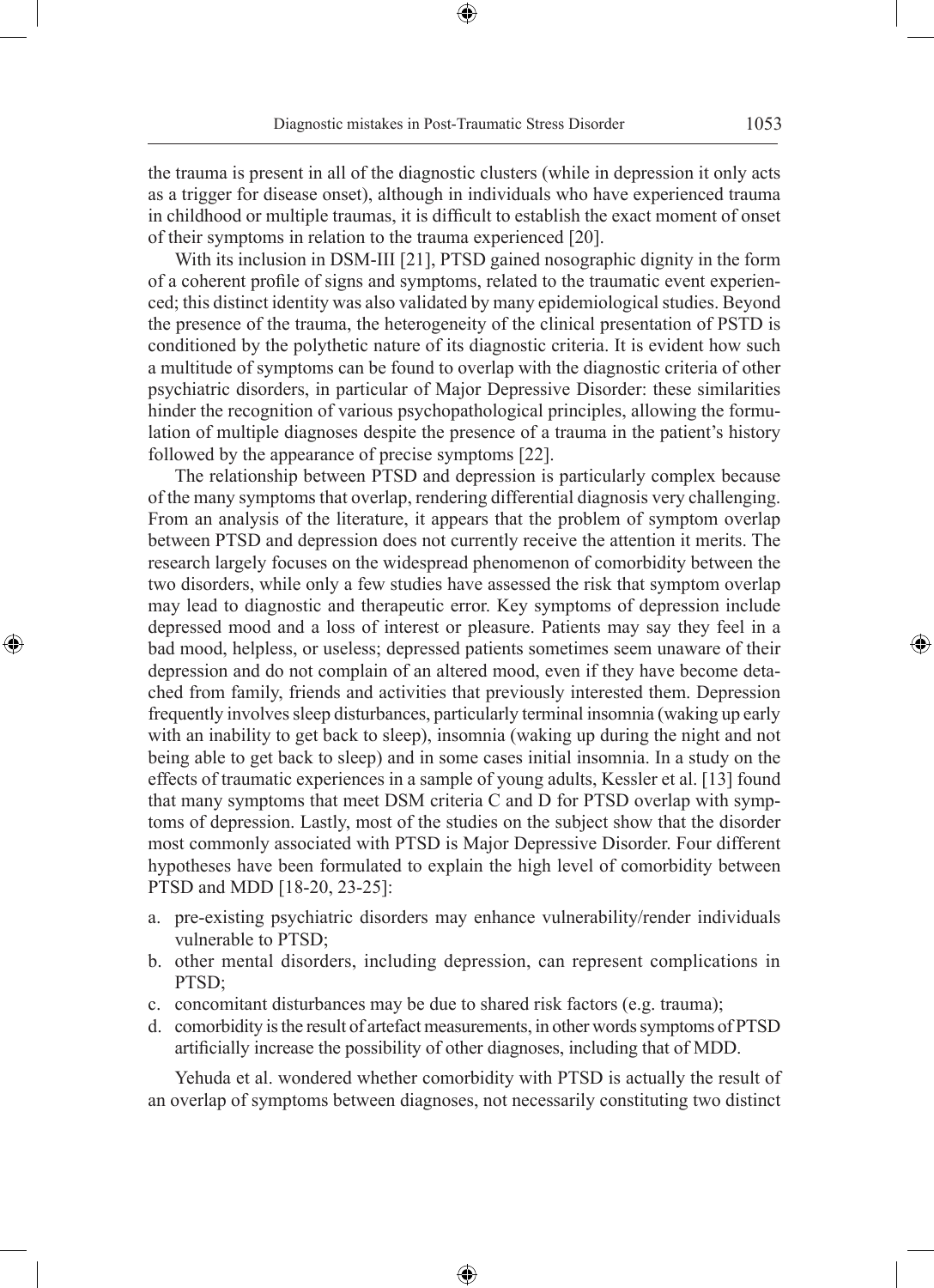⊕

diagnoses [6]. The question of possible symptom overlap between PTSD and depression was also dealt with in a subsequent study on the victims of road accidents [26], but the authors' idea of raising the diagnostic threshold for depression - in terms of the number of symptoms - among individuals with PTSD, in order to bypass the risk of symptom overlap, was met with little support.

The data in the literature seem to indicate that patients with a diagnosis of PTSD alone less frequently require intervention, compared to subjects who also suffer from other disorders, particularly depression [13, 15, 27]. It is generally suggested that, as long as individuals are able to give meaning to their traumatic event, they experience the symptoms of PTSD as a normal reaction which does not require professional intervention. When they consider their PTSD as a dysfunctional disorder, they react with secondary depression, which intensifies their level of suffering and prompts them to seek professional help [27-28].

The term "numbing" defines a clinical condition characterized by emotional and affective paralysis, i.e. an inability to feel emotions, involvement, or interest in stimuli, people or activities [29]. Among the fundamental dimensions of PTSD, numbing is the least studied, due to difficulties in its classification and definition: emotional flattening may be interpreted as an inability to either feel emotions or express them, or both. Patients with PTSD experience a state of emotional numbing that cancels out subjective fear and horror, as well as joy and excited anticipation, and is not remotely comparable to the apathy encountered in MDD: considering the unique and nuclear feature of PTSD in its many manifestations, the clinical presence of avoiding behaviour, a state of hyperarousal, neurovegetative symptoms, a raised pain threshold, as well as a traumatic event in the patient's history, would make differential diagnosis possible.

The purpose of our study is to focus on the possible symptom overlap between Post-Traumatic Stress Disorder without psychiatric comorbidity and depressive symptomatology, which could lead to diagnostic errors.

◈

We therefore set out to assess the isolated depressive symptoms of patients suffering from PTSD, in the absence of comorbidity with other psychiatric disorders.

### **Materials and Methods**

We selected a sample of subjects suffering from PTSD with no psychiatry comorbidity, which was excluded by the administration of the Mini International Neuropsychiatric Interview (MINI). After a clinical interview aimed at an overall analysis of the patients' state of health and the collection of anamnestic data/their medical history, the following psychometric tests were administered: the Hamilton Rating Scale for Depression 'HAM-D' [30] for assessment by the clinician of any depressive symptoms, the Clinician-Administered PTSD Scale 'CAPS' [31] to confirm the diagnosis of PTSD, and the Davidson Trauma Scale 'DTS' [32] to assess the frequency and severity of post-traumatic symptoms.

The data obtained were collected in an electronic database and processed using the GraphPad Prism 5 software. In particular, the Kruskal-Wallis test (one-way ANOVA) was used to compare any modifications in the parameters analyzed through the DTS

⊕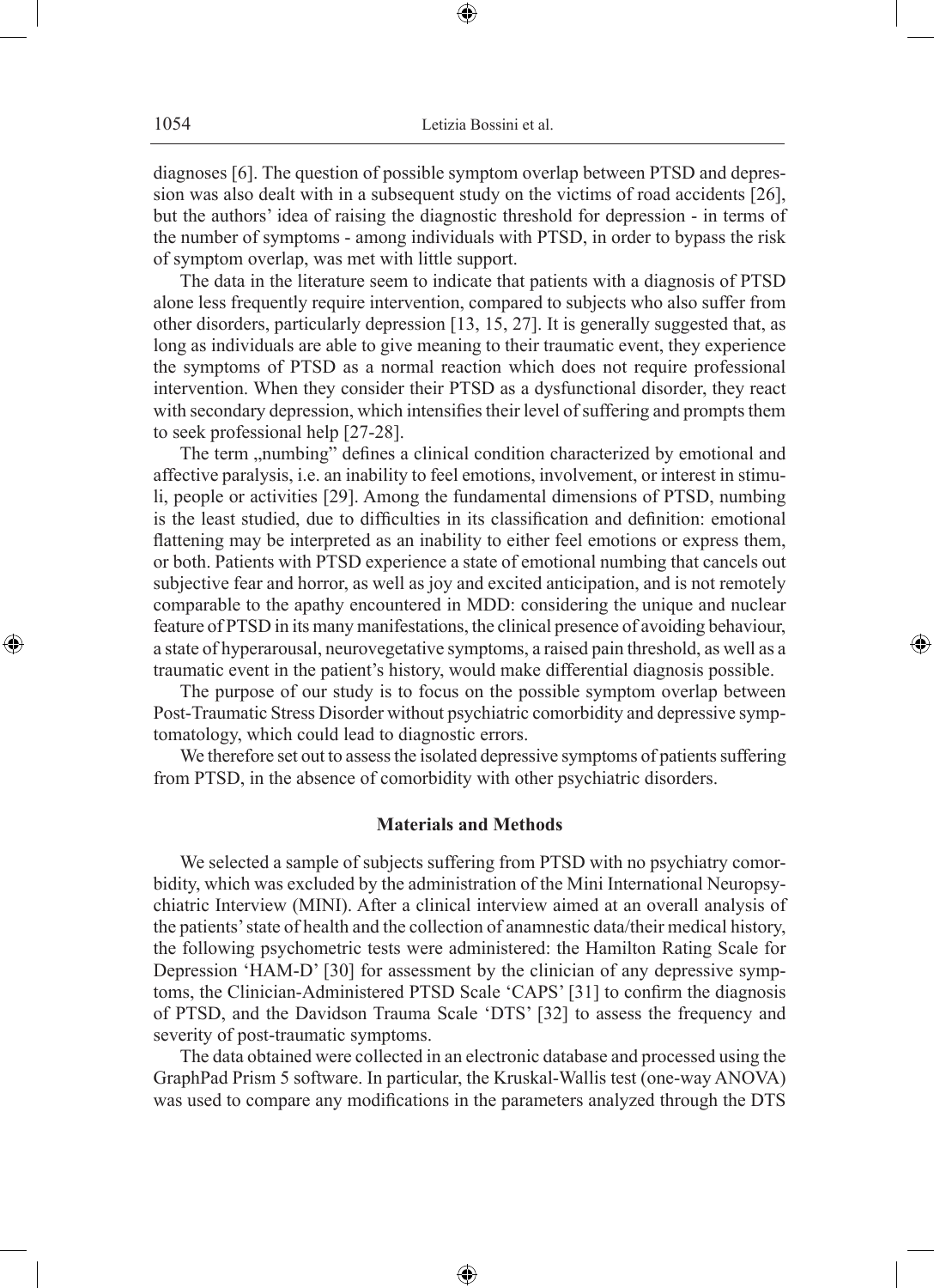(total and subscales) with the presence and severity of depressive symptoms as evaluated by the HAM-D scale.

⊕

The study program received approval from the Local Ethics Committee and consent was obtained from all patients. Between March 2008 and February 2010 we recruited all patients suffering from Post-Traumatic Stress Disorder among those referred to the Department of Psychiatry in Siena and to the National Observatory for Victims of Terrorism. For each patient, once his/her informed consent had been obtained, personal information (age, sex, qualifications, occupation), clinical data (any current treatments, previous or current organic disorders) and drug history were collected and various self-report and clinician-administered psychometric tests were performed.

# **Results**

We recruited 73 Italian patients suffering from PTSD referred to our Clinic: the psychiatric comorbidity was assessed by MINI. Of these, 26 were excluded because of comorbidity with major depression (n=19) and/or panic disorder with agoraphobia (n=7), while the other had no comorbidity. Only PSTD patients with no psychiatric comorbidity (n=47) were selected. The PTSD diagnosis was confirmed by their adherence to all the criteria of CAPS (mean severity 57.9 +/- 23.3); there were 25 females and 22 males, in line with the data from the literature, which reports a prevalence of the disorder in females. The mean age was  $47 +113$  years (range 21-77 years): 46.2  $+/- 12.7$  years in females (range 21-68 years) and 47.8  $+/- 14.3$  years in males (range 28-77 years).

Patients underwent different traumatic events, such as natural disaster (n=8), sudden death of a family member  $(n=12)$ , car accident  $(n=3)$ , assault  $(n=8)$ , robbery  $(n=6)$  and terroristic attack (n=10). The mean duration of PTSD was  $149.9 +/- 80.85$  months.

◈

The HAM-D, CAPS and DTS tests were administered to the patients suffering from PTSD; using the Kruskal-Wallis test (one-way ANOVA) modifications in the parameters analyzed by the DTS (total and subscales) were compared, considering the presence and severity of depressive symptoms as evaluated by the HAM-D scale.

The total score on the DTS scale was  $5.6 +/- 8.4$  in patients who showed values of HAM-D < 7; 18  $+/-$  14 in subjects with mild depression; 19.1  $+/-$  13.3 in the case of apparent moderate depression (HAM-D 18-24), and 26.0  $+/- 12.7$  in patients whose HAM-D values were higher than 25. This case was also statistically significant, with a value of  $p = 0.0035$  (Figure 1– *next page*).

The DTS was divided into symptom clusters: the "intrusion" cluster showed no statistically significant modifications compared to the values of the HAM-D, while the "hypervigilance" cluster increased its score as the HAM-D increased. At values of HAM-D < 7, the hypervigilance cluster score was  $9.2 +/- 5.7$ ; in the case of mild depression it was  $21.4 +/- 10.6$ ; in patients with HAM-D between 18 and 24 it was 23.5  $+/-$  8.3 and, lastly, in subjects with HAM-D  $>$  25 the hypervigilance score was 26  $+/-$  3. The value of  $p = 0.024$  again showed substantial statistical significance (Figure 2 – *naxt page*).

⊕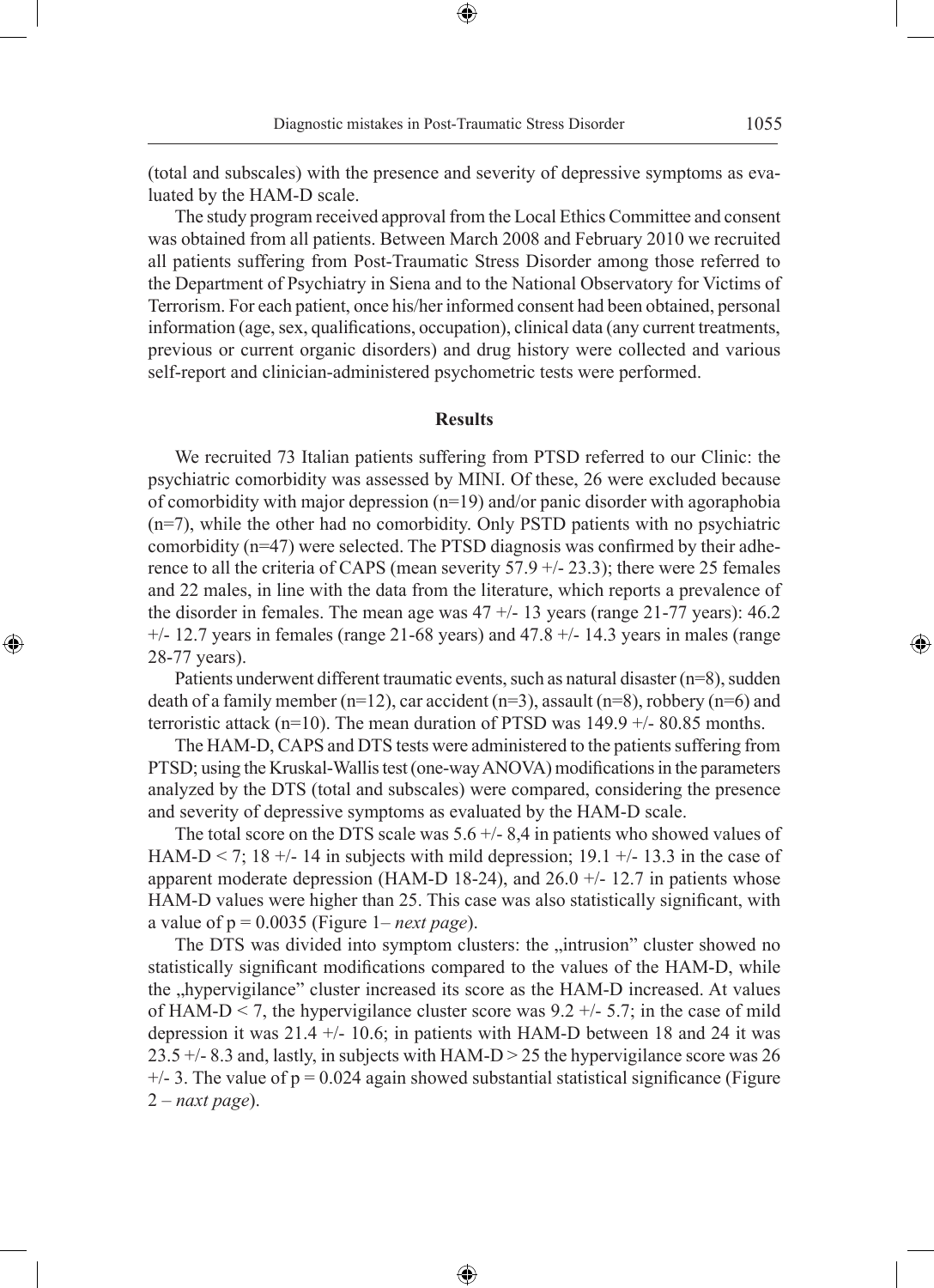$\bigoplus$ 



Figure 1. **Modifications in DTS total scores compared to HAM-D scores; p = 0.0035. Values are means and standard deviations**



⊕

Figure 2. **Modifications in DTS hypervigilance scores compared to HAM-D scores; p = 0.024. Values are means and standard deviations**

On the whole, the "avoidance/numbing" DTS cluster was significantly correlated with the HAM-D ( $p < 0.05$ ). This group was subsequently split into its two sub-clusters, in order to analyze their correlation with the HAM-D. Avoidance was found not to be significantly related to depressive symptoms, while numbing scores increased in correlation with HAM-D ones. In particular, in patients who did not present a sufficient number of symptoms for a diagnosis of depression, the numbing scores were 8.2 +/- 10.5; as the number of depressive symptoms increased, the numbing scores increased to  $10.2 +/- 7.2$ , in the case of apparent mild depression, to  $14.2 +/- 7.3$  in patients with moderate depression and, finally, to  $17.5 +/- 3.5$  in subjects whose HAM-D values were higher than 25. This analysis was highly significant from a statistical point of view, with a value of p = 0,0013 (Figure 3 – *next page*).

⊕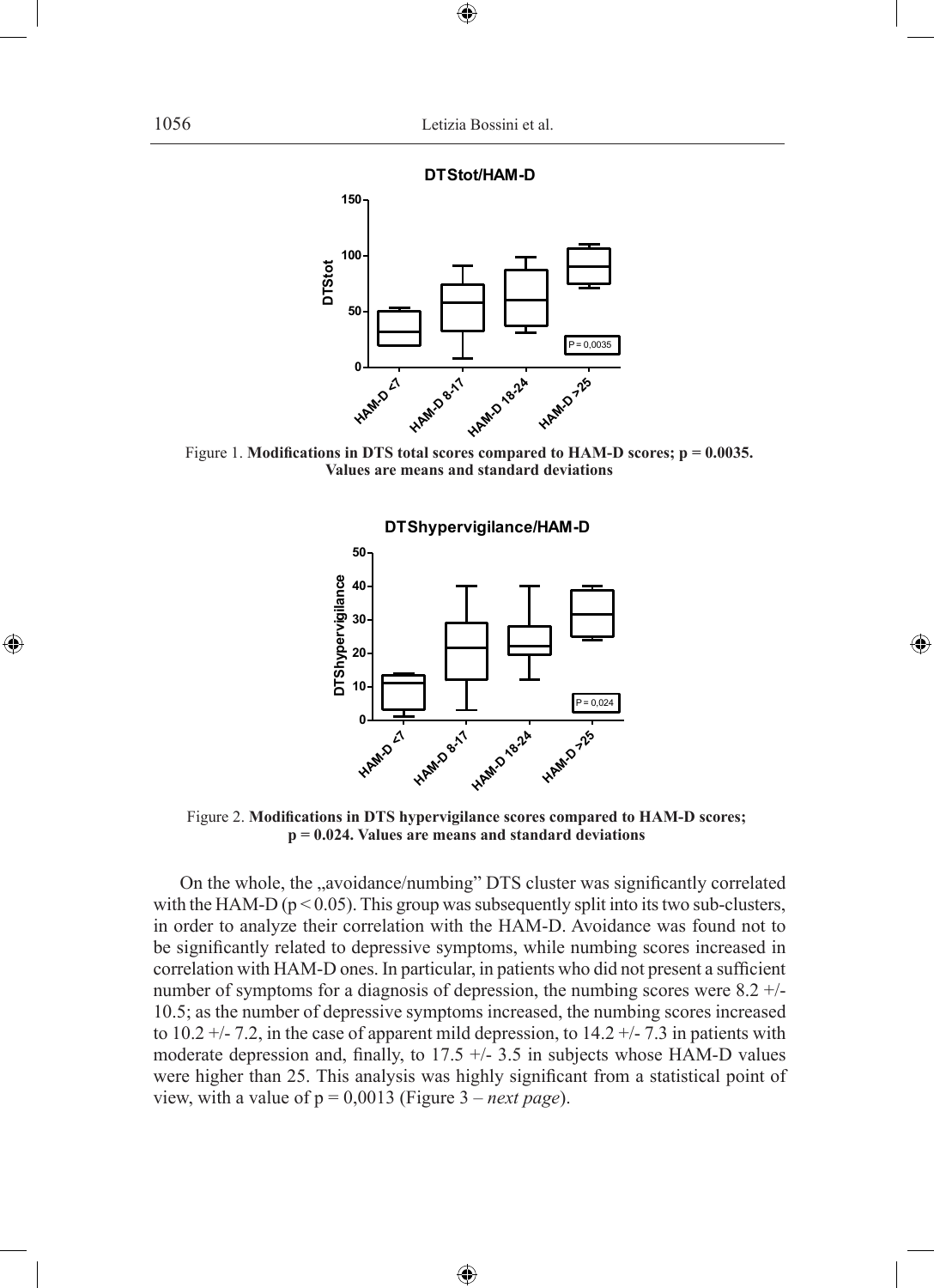⊕



**DTSnumbing** 

◈

 $\mathbf{0}$ 

Figure 3. **Modifications in DTS numbing scores compared to HAM-D scores; p = 0.013. Values are means and standard deviations.**

HAMO 18.24

HAMO 725

We found that about half of the patients recruited with PTSD (23 subjects) presented HAM-D values  $> 18$  (moderate to severe depression), despite the fact that both the MINI and clinical assessment excluded comorbidity with other psychiatric disorders, particularly depression.

# **Discussion of results**

Our study shows that increasing values of HAM-D correlate with DTS scores and, by splitting the total DTS scale into clusters, a statistical significance emerged in 2 groups out of 3 (hypervigilance and avoidance/numbing). The "intrusion" cluster is specific to PTSD and does not correlate with the HAM-D. Avoidance was found to influence the problem of overlap and, in particular, when the group was split into symptom sub-clusters (pure avoidance and numbing), only numbing was found to be significantly correlated with depressive symptoms. It would seem, therefore, that the symptom of numbing, despite differing from the apathy of depression from a psychopathological viewpoint and in the quality of the symptom, is identified by the HAM-D as a symptom of depression: as if the patient had full-blown depression, even in the absence of a real/clinical diagnosis. Finally, hypervigilance was significantly correlated with the HAM-D, probably because symptoms related to anxiety are included among the items in the DTS scale.

In the literature, few studies have focused on the problem of symptom overlap between PTSD and depression [6, 19-20, 26], consequently a conclusive differential diagnosis has never been reached. Our study found that the HAM-D catches symptoms of depression and/or anxiety, but does not catch the clinical specificity of depression, thus misleading clinicians if they do not consider PTSD as a multi-faceted disorder, with a specific clinical identity and a constant nuclear feature.

# **Conclusions**

The data gathered in our study reveal that Post-Traumatic Stress Disorder is not always recognized and that it is sometimes diagnosed as depression with comorbid

⊕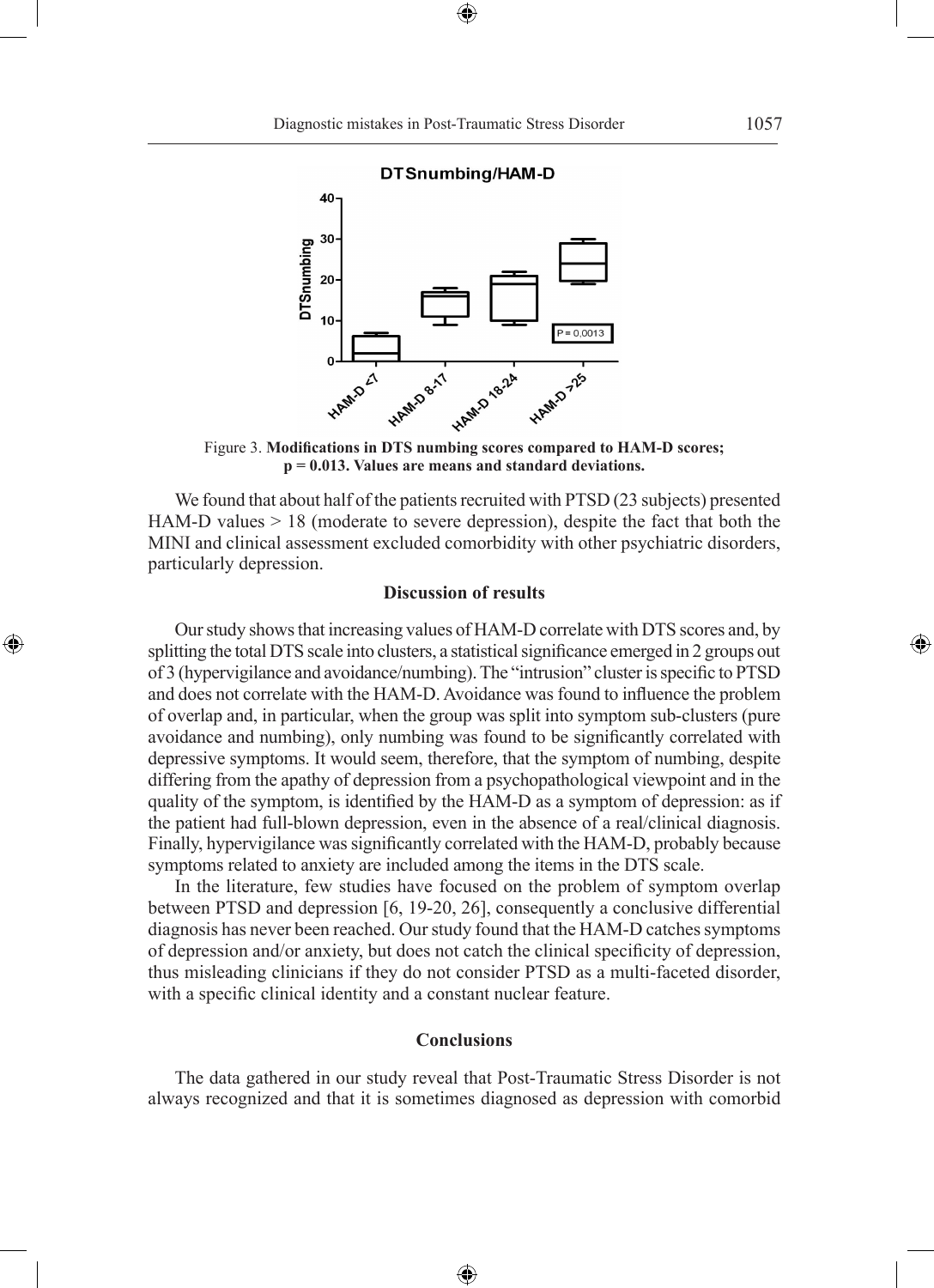anxiety, because the unique and central feature of the disorder is not identified: i.e. the presence of several symptom clusters in the same patient. Patients suffering from PTSD often complain of sleep disorders, but rarely tell their physicians about traumatic events experienced, unless stimulated. If the presence of a trauma in the patient's history does not emerge, the clinical features of PTSD (symptoms of numbing) are often not dissimilar to those of depression; nonetheless, numbing is only one of the symptom clusters in PTSD. Hence the importance of not underestimating Axis IV, related to life events, in the assessment of a patient. Through our study we proposed, therefore, to raise awareness among operators who may encounter this problem, with the aim of effectively helping them to perform a correct differential diagnosis between PTSD and depression. **G**iving prevalence to depressive symptoms, in fact, especially when a traumatic event occurred in the patients' more distant past, may be misleading for diagnosis and ultimately result in inappropriate treatment for an unrecognized post-traumatic disorder.

Finally, as recent Literature suggests [18,33-37], focusing on the diagnostic assessment of PTSD would be of high significance, especially with the diagnostic revisions forthcoming in the publication of the DSM-V, in order to decrease clinical heterogeneity and comorbidity with depressive disorders, leading to considerable implications in terms of assessment and treatment practice.

### **Ошибки, допускаемые в диагностике стрессового посттравматического нарушения – проблема накладывания симптомов этого нарушения и депрессии**

#### **Содержание**

◈

**Задание**. Можно указать на многочисленные области накладания симптомов посттравматического нарушения (ПТН) и большой депрессии (БД) ПТН появляются у лиц, которые перенесли психическую травму, а в каждой группе симптомов, объясняющих ПТН обозначающих у них связь с травмой. У пациентов, которые перенесли травму в далеком прошлом, трудно установить временную реляцию между появлением симптомов и временем травмы. Авторы представленной работы, обратили внимание на необходимость расширения знаний, относящихся к этим вопросам среди профессионалов-медиков, которые могут встречаться с описываемой проблемой, а также приведение указателей, могущих помочь в правильной дифференциальной диагностике.

**Метод**. В исследовании принимала участие группа пациентов с ПТБ (без соптутствующих психических нарушений). В рамках примененных процедур диагностики, проверялся этот диагноз с определением степени тяжести посттравматических симптомов. Изменения исследованных параметров при помощи шкалы травмы Давидсона, в зависимости от степени тяжести депрессивных симптомов (определяемых при помощи шкалы Депрессии Гамильтона), проанализировано с применением теста Крускала-Виллиса.

**Результаты**. Несмотря на исключение актуально присутствующего эпизода большой депрессии, половина пациентов с ПТИ получила >18 пунктов в шкале Гамильтона. Хотя симптом одервенения эмоционального характера отличается от депрессивного появления апатии, то в рамках диагностики с испольванием шкалы Гамильтона симптом приписывается к категории депрессивных симптомов.

Выводы. Частое появление депрессивных симптомов у лиц с ШТН может приводить к диагностическим ошибкам, а что связано с применением лечения несоответсвующего характера.

**Ключевые слова**: шкала ПТН в форме клинического анамнеза, Шкала Депрессии Гамильтона, эмоциональное одервенение

♠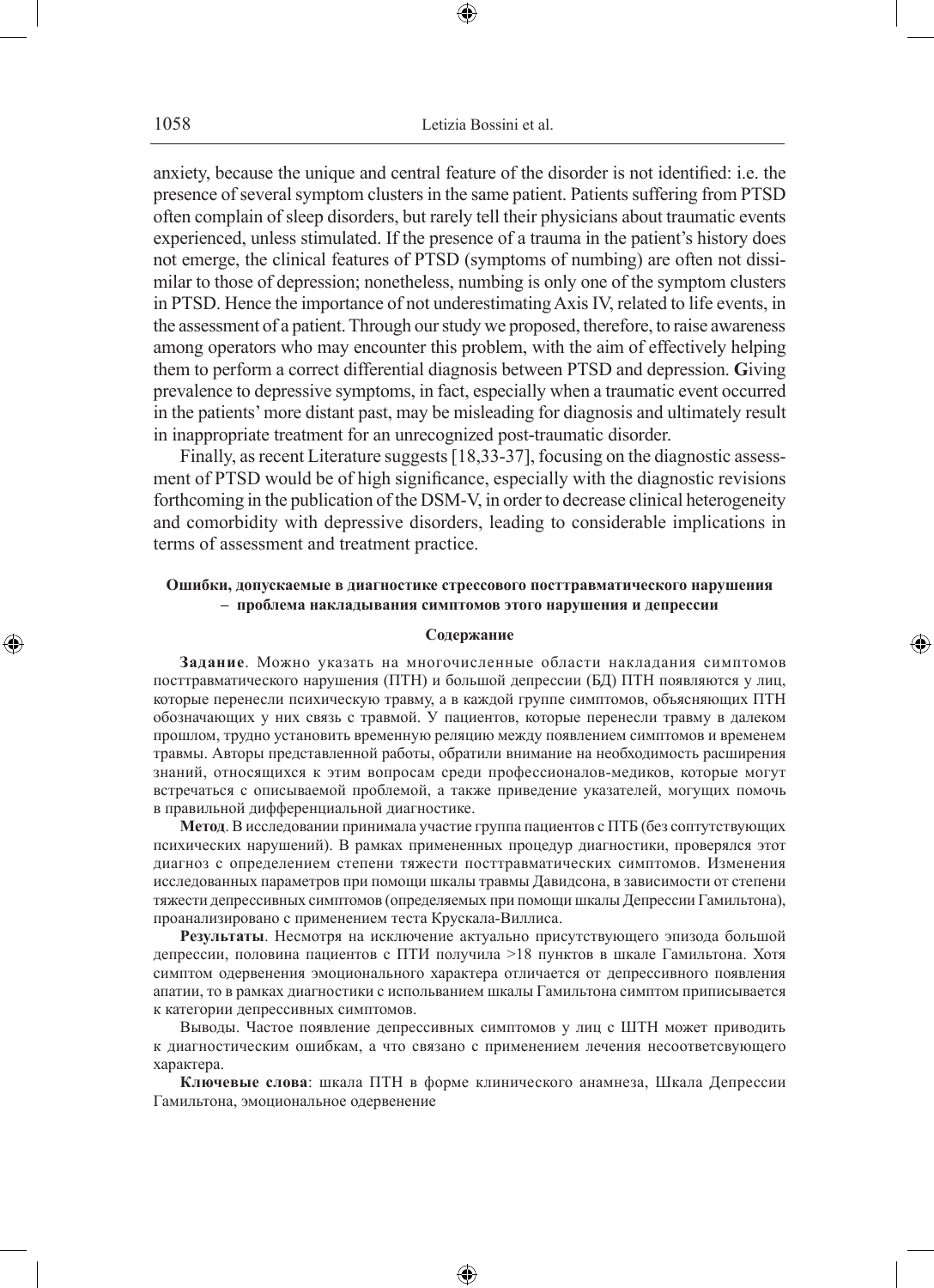### **Fehler bei der Diagnosestellung der posttraumatischen Belastungsstörung – Problem mit PTSB – Symptomen und Symptomen der Depression**

#### **Zusammenfassung**

**Ziel der Studie**. Man kann zahlreiche Bereiche zeigen, wo sich die Symptome der posttraumatischen Belastungsstörung (PTSB, engl. PTSD) und der Depression Major (eng. MDD) überlagern. Die PTSB entwickelt sich bei Personen, die einen psychischen Trauma erlebt haben, und in jeder Gruppe der Symptome, die die PTSB definieren, wird ihr Zusammenhang mit dem Trauma bewiesen. Bei den Patienten, die ein Trauma in der fernen Vergangenheit erlebt haben, ist es schwer eine Zeitbeziehung zwischen dem Auftreten der Symptome und dem Traumaerleben zu bestimmen. Die Autoren der vorliegenden Studie machten darauf aufmerksam, das für die Fachärzte notwendig ist, diesem Problem auf den Grund zu gehen. Die Fachärzte können dem beschriebenen Problem begegnen, sie können auch Hinweise zur Hilfe bei der Differentialdiagnose geben.

**Methode**. An der Studie nahm die Gruppe der Patienten mit der posttraumatischen Belastungsstörung (ohne komorbide psychische Störungen) teil. Im Rahmen der eingesetzten diagnostischen Verfahren wurde diese Diagnose verifiziert und die Intensität der Symptome der posttraumatischen Symptome bestimmt. Die Veränderungen der mit der Davidson Trauma Scale gemessenen Parameter abhängig von der Intensität der depressiven Symptome (bestimmt durch die Hamilton Depression Scale, HAM-D) wurden mit Hilfe des Tests von Kruskal - Wilson analysiert.

**Ergebnisse**. Obwohl die aktuell andauernde Episode der Depression Major ausgeschlossen wurde, erzielte die Hälfte der Patienten mit PTSB > 18 Items in der HAM-D – Skala. Das Symptom der emotionellen Taubheit (numbing) unterscheidet sich von der depressiven Empfindung der Apathie, trotzdem wird er im Rahmen der Diagnostik mit HAM-D an die depressiven Symptome angerechnet.

**Schlussfolgerungen**. Häufiges Auftreten der depressiven Symptome bei den Personen mit PTSB kann zu diagnostischen Fehlern beitragen, und was daraus folgt, zu Fehlern bei der Behandlung.

**Schlüsselwörter**: PTSB-Skala in Form des klinischen Interviews, Hamilton-Depression-Skala, emotionelle Taubheit

◈

### **Les fautes diagnostiques dans le trouble de stress post-traumatique (TSPT) – le problème de la superposition des symptômes de ce trouble-ci et de ceux-là de la dépression**

#### **Résumé**

**Objectif**. On peut indiquer plusieurs dimensions de la superposition des symptômes de TSPT et de la dépression majeure. Le TSPT se développe après le trauma psychique et on souligne toujours le lien du trauma avec les symptômes de TSPT. Chez les patients qui ont survécu le trauma au passé il est très difficile d'établir la relation du moment du trauma et de l'apparition des symptômes de TSPT. Les auteurs de cet article accentuent la nécessité d'augmenter les connaissances des spécialistes en question et de leur donner des outils pour aider le diagnostic correct.

**Méthodes**. On examine le groupe de patients avec TSPT (sans comorbidité) en vérifiant le diagnostic et en déterminant la sévérité des symptômes. Pour comparer les modifications des paramètres établis avec the Davidson Trauma Scale on use le teste de Kruskal-Wallis, la sévérité des symptômes est analysée avec l'échelle d'Hamilton-D (HAM-D).

**Résultats**. Bien que l'on exclue l'épisode actuel de la dépression majeure presque la moitié de patients obtient le score >18 dans l'échelle HAM-D. Le symptôme d'engourdissement émotionnel (« numbing ») diffère de l'apathie durant la dépression pourtant durant le diagnostic avec HAM-D on les identifie.

**Conclusions**. La grande fréquence des symptômes dépressifs durant le TSPT peut causer les erreurs diagnostiques et en conséquence – les erreurs thérapeutiques.

**Mots clés** : TSPT, HAM-D, engourdissement émotionnel (numbing)

### **References**

 1. Śpila B, Makara M, Chuchra M, Pawłowska B. *Związek stresujących wydarzeń życiowych z zaburzeniami stanu psychicznego*. Psychiatr. Pol. 2005; 39(1): 115–123.

♠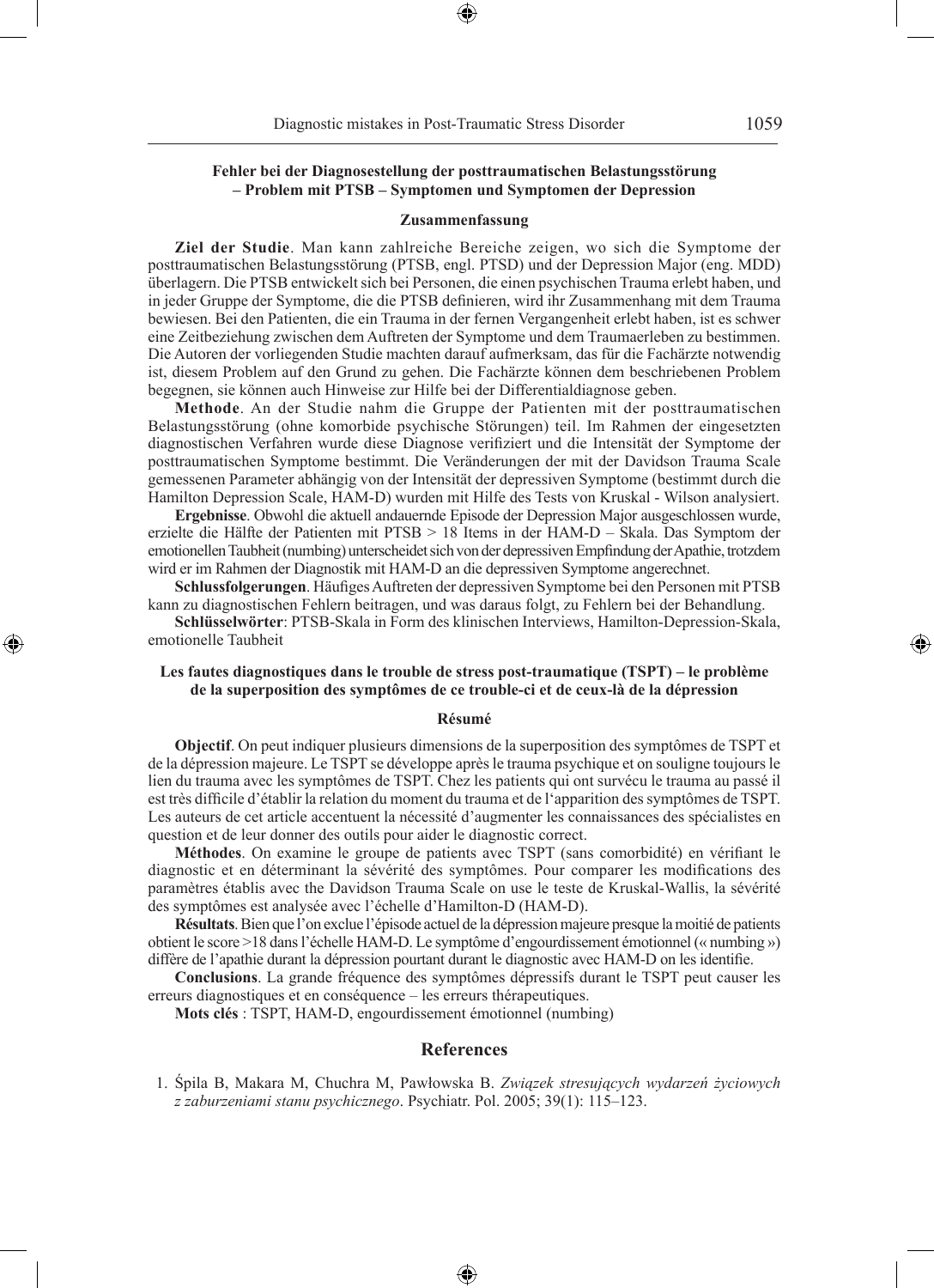| 1060 | Letizia Bossini et al. |
|------|------------------------|
|      |                        |

- 2. Kessler RC, Üstün TB. *The WHO World Mental Health Surveys: global perspectives on the epidemiology of mental disorders*. New York: Cambridge University Press; 2008.
- 3. Bossini L, Casolaro I, Santarnecchi E, Caterini C, Koukouna D, Fernandez I i wsp. *Evaluation study of clinical and neurobiological efficacy of EMDR in patients suffering from post-traumatic stress disorder*. Riv. Psichiatr. 2012; 47(supl 2): 12–15.
- 4. Tavanti M, Battaglini M, Borgogni F, Bossini L, Calossi S, Marino D i wsp. *Evidence of diffuse damage in frontal and occipital cortex in the brain of patients with post-traumatic stress disorder.* Neurol. Sci. 2012; 33(1): 59–68.
- 5. Lis-Turlejska M, Szumiał S, Okuniewska H. *Aktualny poziom objawów stresu potraumatycznego w próbie osób, które w dzieciństwie przeżyły II wojnę światową*. Psychiatr. Pol. 2012; 46(2): 145–156.
- 6. Yehuda R, McFarlane A. *Conflict between current knowledge about Post-traumatic Stress Disorder and its original conceptual basis*. Am. J. Psychiatry 1995; 152: 1705–1713.
- 7. Galea S, Ahern J, Resnick H, Kilpatrick D, Bucuvalas M, Gold J i wsp. *Psychological sequelae of the September 11 terrorist attacks in New York City*. N. Eng. J. Med. 2002; 346(13): 982–987.
- 8. Rossi S, De Capua A, Tavanti M, Calossi S, Polizzotto NR, Mantovani A i wsp. *Dysfunctions of cortical excitability in drug-naïve posttraumatic stress disorder patients*. Biol. Psychiatry 2009; 66(1): 54–61.
- 9. Bossini L, Tavanti M, Calossi S, Polizzotto NR, Vatti G, Marino D i wsp. *EMDR treatment for posttraumatic stress disorder, with focus on hippocampal volumes: a pilot study.* J. Neuropsychiatr. Clin. Neurosci. 2011; 23(2): E1–E2.
- 10. Favaro A, Maiorani M, Colombo G, Santonastaso P*. Traumatic experiences, post-traumatic stress disorder and dissociative symptoms in a group of refugees from former Yugoslavia*. J. Nerv. Ment. Dis. 1999; 187: 306–308.
- 11. Bossini L, Tavanti M, Calossi S, Lombardelli A, Polizzotto NR, Galli R i wsp. *Magnetic resonance imaging volumes of the hippocampus in drug-naïve patients with post-traumatic stress disorder without comorbidity conditions*. J. Psychiatr. Res. 2008; 42(9): 752–762.

◈

- 12. NCS-R appendix tables: Table 1. *Lifetime prevalence of DSM-IV/WMH-CIDI disorders by sex and cohort*. National Comorbidity Survey: 2005.
- 13. Kessler R, Sonnega A, Bromet E, Hughes M, Nelson C. *Posttraumatic stress disorder in the National Comorbidity Survey*. Arch. Gen. Psychiatry 1995; 52: 1048–1060.
- 14. Gabbay V, Oatis MD, Silva RR, Hirsch G. *Epidemiological aspects of PTSD in children and adolescents. W: Silva RR. red. Posttraumatic stress disorders in children and adolescents: Handbook*. New York: Norton; 2004. s.1–17.
- 15. Skodol A, Schwarz S, Dohrenwend B, Levav I, Shrut P, Reiff M. *PTSD symptoms and comorbid mental disorders in Israeli war veterans.* Br. J. Psychiatry 1996; 169: 717–725.
- 16. Bleich A, Kolowsky M, Dolev A, Lerer B. *Post-traumatic stress disorder and depression. An analysis of comorbidity*. Br. J. Psychiatry 1997; 170: 479–482.
- 17. Norris FH, Friedman MJ, Watson PJ, Byrne CM, Diaz E, Kaniasty K. *60000 disaster victims speak: part I. An empirical review of the empirical literature, 1981-2001*. Psychiatry 2002; 65(3): 207–239.
- 18. Grant DM, Beck JG, Marques L, Palyo SA, Clapp JD. *The structure of distress following trauma: posttraumatic stress disorder, major depressive disorder, and generalized anxiety disorder*. J. Abnorm. Psychol. 2008; 117(3): 662–672.
- 19. Elhai JD, de Francisco Carvalho L, Miguel FK, Palmieri PA, Primi R, Frueh BC. *Testing whether posttraumatic stress disorder and major depressive disorder are similar or unique constructs*. J. Anxiety Disord. 2011; 25(3): 404–410.
- 20. Gros DF, Price M, Magruder KM, Frueh BC. *Symptom overlap in posttraumatic stress disorder and major depression*. Psychiatry Res. 2012; 196(2–3): 267–270.

♠